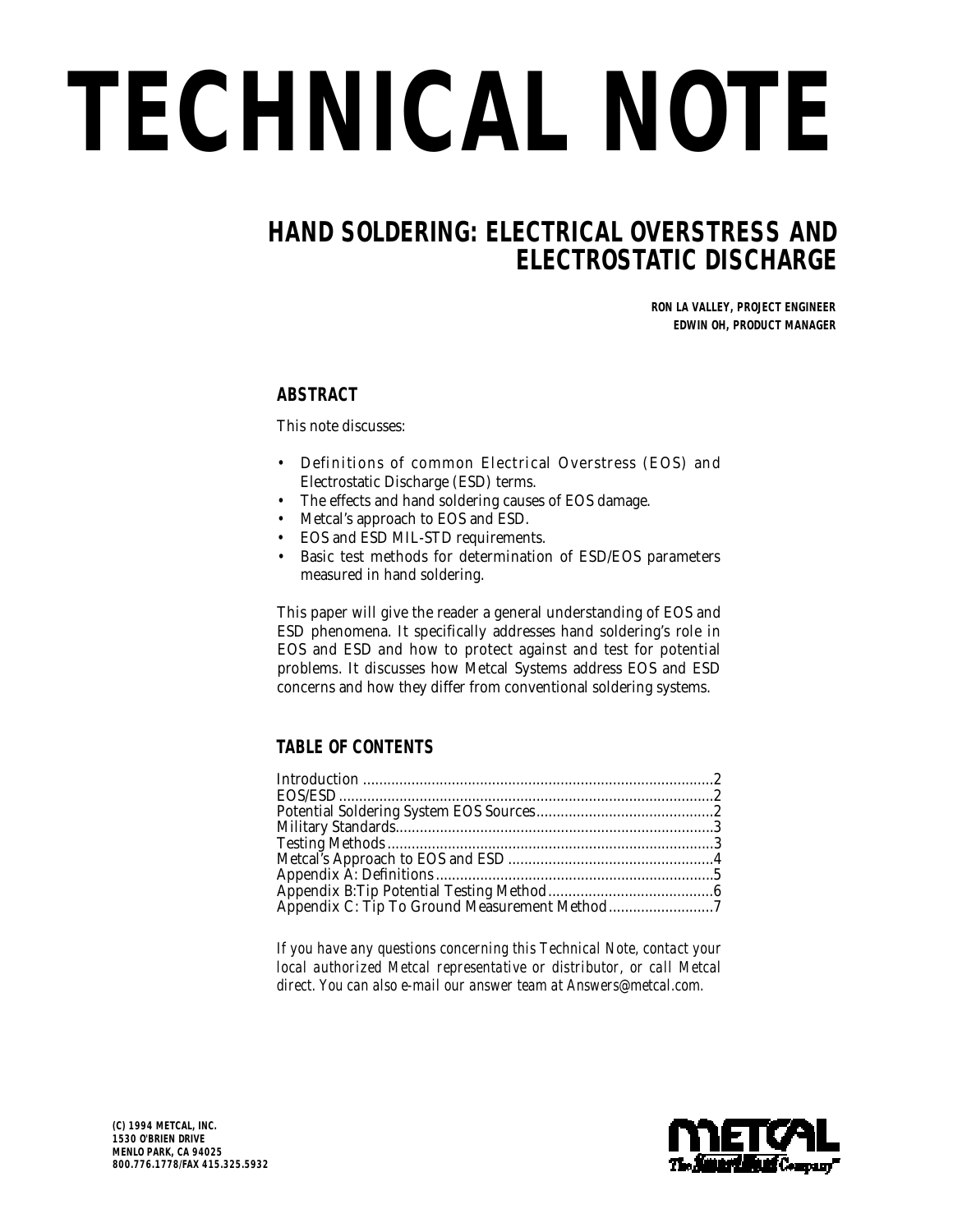# *INTRODUCTION*

Electrical Overstress (EOS), and a subset of EOS, Electrostatic Discharge (ESD), have become major sources of concern over the past 10-20 years. Organizations such as the EOS/ESD Association are beginning to standardize this phenomena. While manufacturers, realizing that ESD and EOS are important, specify ESD protection when purchasing equipment, the method of ESD protection is left up to the supplier. Companies which must meet the MIL-STD often do not fully understand the requirements of the standard. As a result, costly procedures and processes are often implemented that do little to address the actual problem.

# *EOS/ESD*

Many in the electronics industry use the acronyms ESD and EOS interchangeably. However, ESD is a specific subset of EOS, and is generally considered a handling and packaging problem. Electrical

**COSTLY PROCEDURES AND PROCESSES ARE OFTEN IMPLEMENTED THAT DO LITTLE TO ADDRESS THE ACTUAL PROBLEM**

overstress (EOS) is a broad definition encompassing many potential sources and failure modes. There are two types of failures: catastrophic, which can usually be identified by testing prior to shipment, and latent, which is a malfunction caused by

electrical overstress occurring during normal operation. Latent electrical overstress does not cause catastrophic failure, but is severe enough to actually weaken the part, diminishing the life of the assembly.

An integrated circuit (IC) has three primary failure modes: metal burnout, junction shorts, and dielectric breakdown. All three failures are caused by excessive current in the IC, which heats the metal through resistance heating. Voltages exceeding the specific breakdown level of the gate oxide send current through the oxide, damaging metal oxide semiconductors (MOS). Any amount of current in the oxide causes sufficient heating to cause damage. This type of voltage sensitivity has resulted in "on chip" protection for most IC's that use MOS technology.

# *POTENTIAL EOS SOURCES*

## **STEADY STATE ELECTRICAL ENERGY**

Steady state electrical energy may be present on the soldering tip when the alternating electrical current passing through the heater couples with the tip.

## **TRANSIENT ELECTRICAL ENERGY**

Transient electrical energy can be caused by both internal and power line transients. In soldering irons, this can be caused by intermittent ground or by switching power to the heater (in a conventional iron). Most conventional irons now use zero voltage switching. Zero voltage switching attempts to switch power to the heater when the power cycle is essentially at zero voltage.

## **THERMOCOUPLE EFFECT**

Different materials brought into contact under soldering temperatures can generate substantial DC voltages of up to several millivolts, depending on the material. This voltage is of primary interest when testing soldering irons for MIL-STD compliance. See "Testing Methods", page 3.

## **ESD**

ESD damage is often caused by component handling and assembly during manufacture. An insulative workpiece rubbed against the cord can generate up to 5000V. Most ESD-controlled shops use items such as ground straps, conductive floors, static dissipative clothing, and ionizers to control ESD.

# *MILITARY STANDARDS*

This section is intended to clear up some misconceptions concerning the relevance and requirements of MIL-STDs. For a more detailed description concerning a particular application of the standards, read the MIL-STD.

#### **MIL-STD-2000A FOR EOS PROTECTION**

Section 5.1.2.2 reads, in part:

"Resistance between the tip of the hot soldering iron and the workstation ground shall not exceed 5.0 ohms. The potential difference between the workstation ground and the tip of the hot soldering iron shall not exceed 2 mV RMS."

## **MIL-STD-2000A FOR ESD PROTECTION**

Section 5.1.1 reads in part:

"Electrostatic discharge (ESD)...shall be in accordance with MIL-STD-1686."

In general, MIL-STD-2000 covers EOS and is concerned primarily with steady state and transient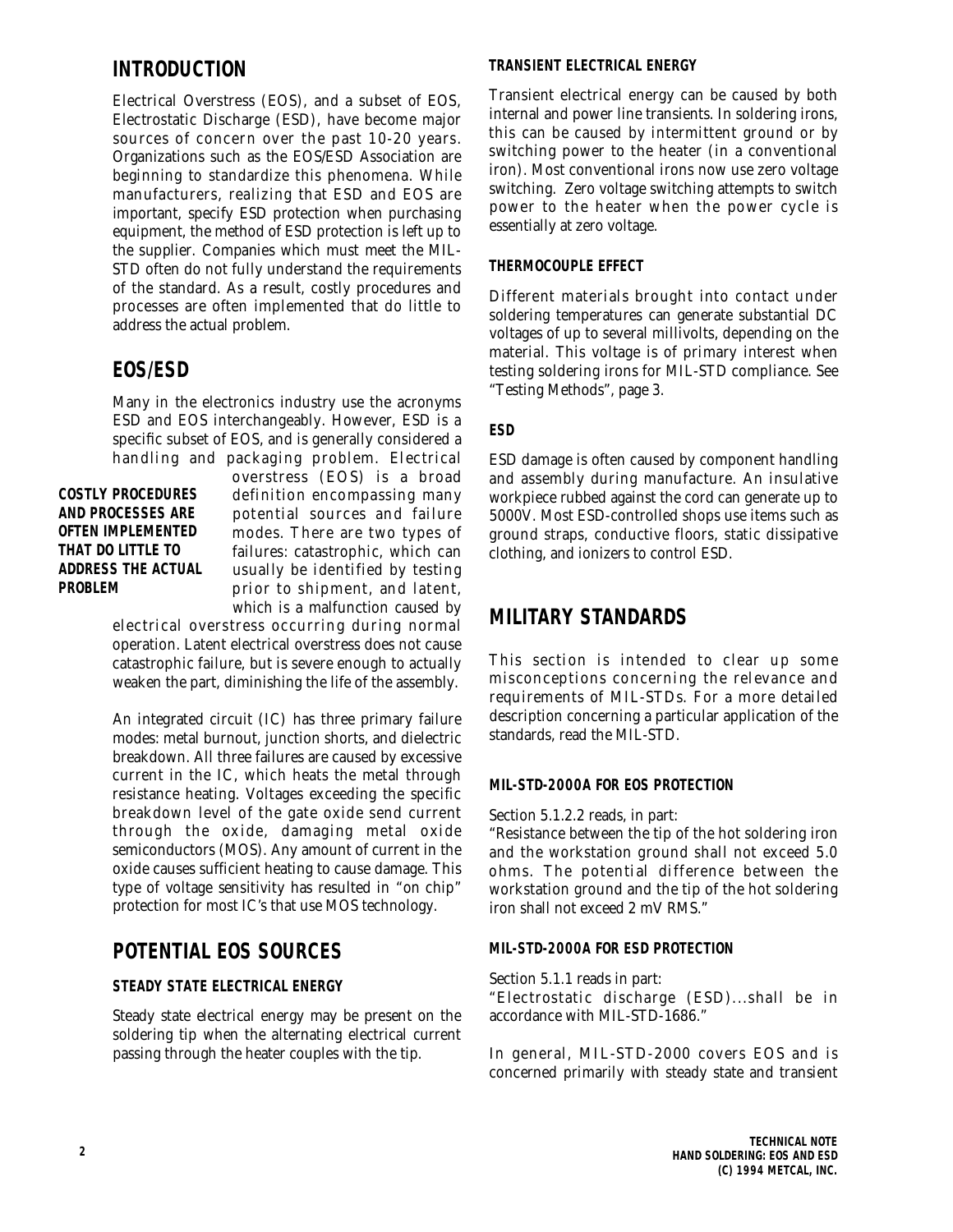electrical energy. By specifying a tip-to-ground resistance, MIL-STD-2000 insures a greater margin of protection against voltage transients. The 2 mV RMS is a secondary check for current leakage. Metcal systems meet both of these specifications. Recommended test methods are specified in MIL-HDBK-2000 (see Testing Methods). The 2 mV RMS is met by most soldering irons, but is considered by many to be restrictive. Most agree that damage cannot occur below 100 mV.

#### **MIL-STD-1686A**

MIL-STD-1686A deals primarily with classifications of parts and assemblies. It makes it necessary for contractors to maintain some control over the voltage level in the handling of ESDS items. MIL-STD-1686A makes reference to DOD-HDBK-263 for guidance. It is up to the contractor and their suppliers to develop the optimum method for voltage control in the handling and assembly of ESDS items.

# *TESTING METHODS*

## **TIP POTENTIAL**

Tip potential measurements are usually made in order to comply with the 2 mV requirement given in Section 5.1.2.2 of MIL-STD-2000A, but a variety of test methods are utilized. To obtain accurate results, the user should follow the test method given in

## **THAT CAN GREATLY INFLUENCE THE TEST ARE THERMOCOUPLE EFFECTS AND RADIATED NOISE**

Appendix A of this note or use the THE TWO KEY ELEMENTS  $\,$  suggested method given in MIL-HDBK-2000, Section 5.1.6. The two key elements which can greatly influence the test are thermocouple effects and radiated noise outside the 50-500 Hz frequency range.

> Thermocouple effects are DC voltage. They may be eliminated by using an AC voltmeter. The MIL-STD requires a tip potential equal to or less than 2 mV RMS. MIL-HDBK-2000 specifies that this voltage be measured in a specific frequency range (50-500 Hz). A meter sensitive to DC voltages (0 Hz) or AC voltages outside this range should not be used. If a TRMS meter with an expanded frequency response is utilized (HP3400A @ 10 MHz), measurements greater than 2 mV RMS will often result. Local AM radio stations can induce 2 mV (at 1.2 MHz) or more depending on the system layout. A hand-held meter like the Fluke 8060A multimeter provides adequate

frequency response, but will not pick up potential sources of error such as local radio stations. Filters can be incorporated to limit the frequency response of a given meter (see Appendix A). Be aware that Metcal Enhanced Systems utilize 10 mA DC current, which results in 1 mV DC potential at the tip. This should not affect results if proper procedures are followed.

#### **TIP-TO-GROUND RESISTANCE**

Similar precautions need to be taken when measuring tip-to-ground resistance as specified in Section 5.1.2.2 in MIL-STD-2000. Thermocouple effects also need to be taken into consideration when performing this test. Appendix B provides a method for measuring tip-to-ground resistance.

## **SURFACE RESISTIVITY MEASUREMENT**

Measurement of surface resistivity has been the subject of some discussion. Metcal tests incoming materials per ASTM D257, DC Resistance or Conductance of Insulating Materials. The reader will note that this specification is primarily used for measurement of insulating materials, but it is also the accepted standard for many manufacturers of test equipment. Metcal uses a Monroe Electronics Portable Surface Resistivity Meter for conformance testing of material coupons.

# *METCAL'S APPROACH TO EOS AND ESD*

The primary concern when considering EOS/ESD protection in soldering systems is to limit steady state and transient electrical energy. Metcal offers superior protection in this area. Because Metcal systems deliver continuous current, they cannot generate switching transients. Metcal's cartridge tip and hand cord assembly guarantee good ground path with little maintenance. This keeps the tip current leakage and tip potential at a minimum. Typical values for tip-toground resistance and tip potential are 0.8 ohms and 1.0 mV, well within the MIL-STD specification.

Metcal also offers extra protection against potential ground faults in its Enhanced Systems with an Auto-Off feature. This feature senses the DC continuity (resistance) of the output cable and handle assembly through the cartridge. If the resistance of the output circuit exceeds a preset reference level, the system is turned off. This is fail-safe protection against any ground loss.

Metcal also protects against ESD by making static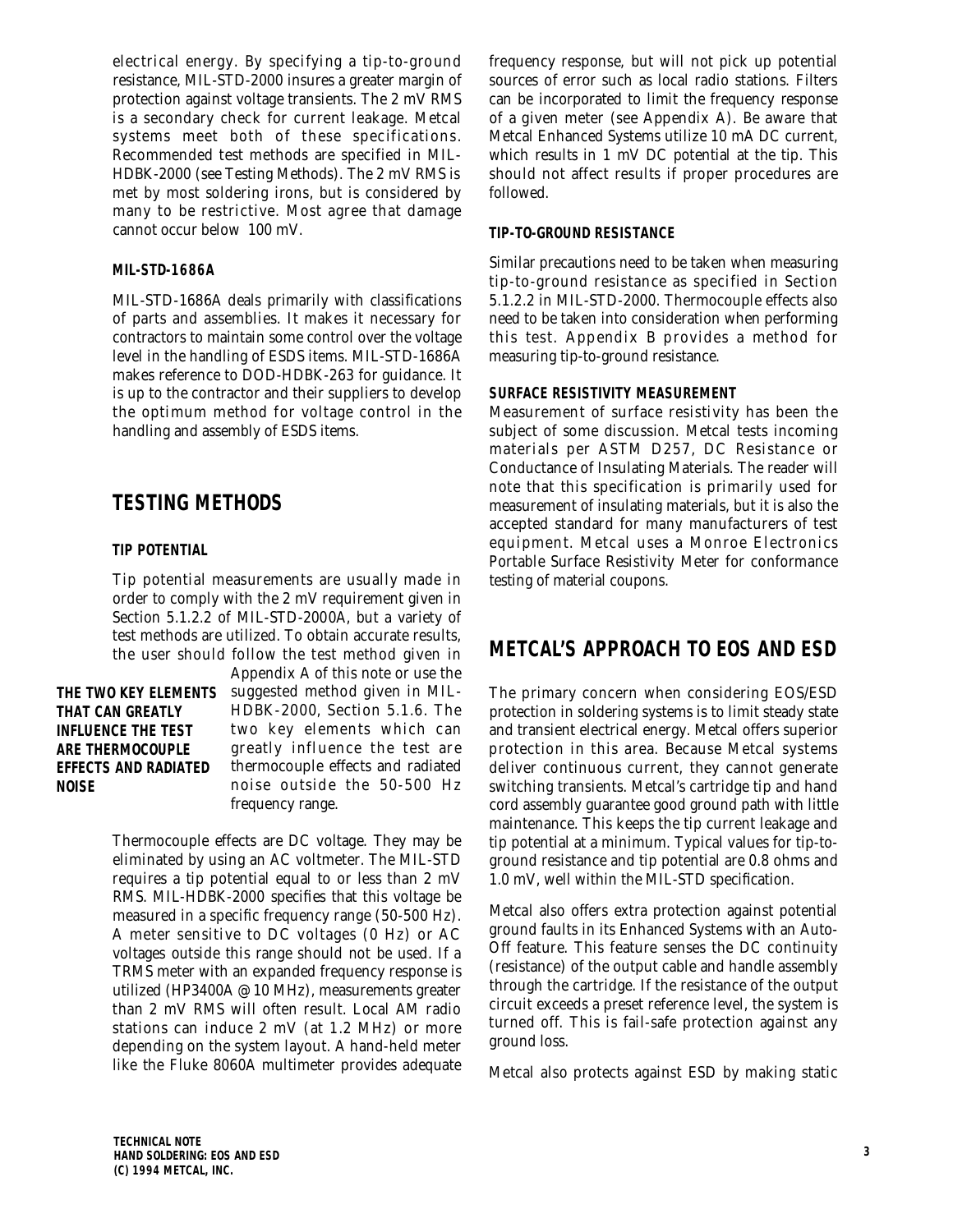dissipative  $(10^{5} - 10^{12} \text{ ohms/sq surface resistivity})$  all surfaces that are in direct contact with soldered components static dissipative. And where possible, Metcal uses static dissipative materials with the stricter surface resistivity of 10<sup>5</sup> - 10<sup>9</sup> ohms/sq. This limits the opportunity for any substantial static charge build-up.

However, the user concerned with ESD protection must still insure that the work surface is made of static dissipative material and is properly grounded. A static dissipative surface insures efficient, but controlled, dissipation of static charges. Dissipative surfaces will also distribute the charge over the entire surface, limiting the possibility of point charge buildup. For information on how to check static dissipative material for surface resistivity, see Testing Methods.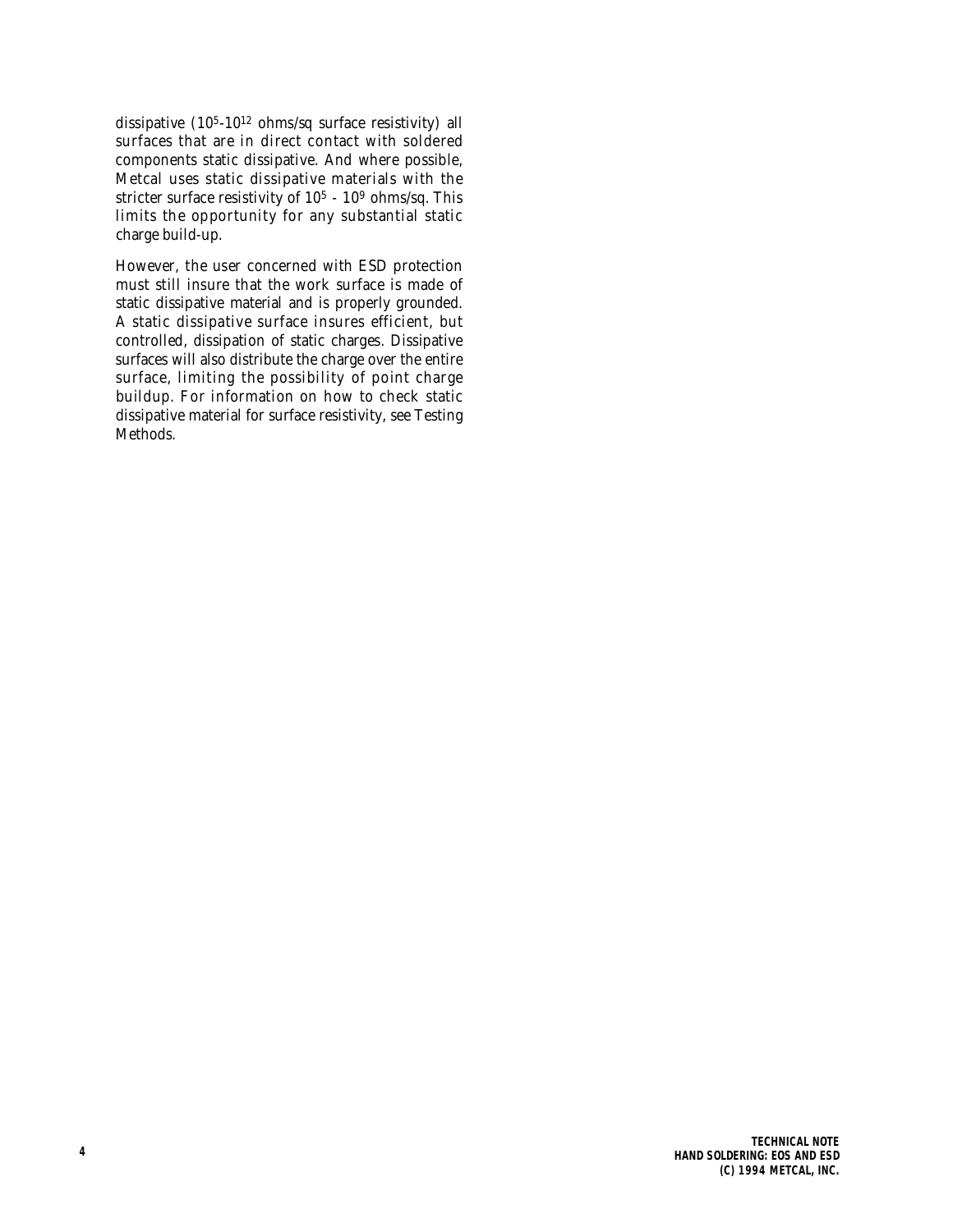# *APPENDIX A: DEFINITIONS*

## **ANTI-STATIC**

The triboelectric charge inhibiting property of a material.

## **CONDUCTION CHARGING**

The charging process which occurs between two conductors, one of which is initially charged. Charge transfer happens at the time of contact and results in new body potentials after separation.

## **CONDUCTIVE**

A material that has a surface resistivity less than  $10<sup>5</sup>$ ohms/sq or a volume resistivity less than  $10<sup>4</sup>$  ohmcm. See Figure 1.

## **ELECTRICAL OVERSTRESS (EOS)**

Any electrical energy that damages or causes possible failure to an electrical device.

## **ELECTROSTATIC DISCHARGE (ESD)**

The transfer of an electrostatic charge between bodies at different electrostatic potentials. A subset of EOS.

## **ESDS**

Electrical and electronic parts, assemblies, and equipment that are ESD-sensitive. As defined in MIL-STD-1686, parts sensitive to voltages of 16,000 volts or higher are non-ESD sensitive.

## **INDUCTION CHARGING**

The charging process that occurs when a neutral conductor is brought into the vicinity of the electric field produced by another charged body.

## **INSULATIVE MATERIAL**

A material having a surface resistivity greater than or equal to  $10^{12}$  ohms/sq or  $10^{11}$  ohm-cm volume resistivity. See Figure 1.

## **STATIC DISSIPATIVE**

A property of a material having a surface resistivity of at least  $10^5$  ohms/sq or  $10^4$  ohm-cm volume resistivity, but less than  $10^{12}$  ohms/sq surface resistivity or  $10^{11}$  ohm-cm volume resistivity. See Figure 1.

## **SURFACE RESISTIVITY**

The ratio of DC voltages to the amount of current passing across the system's surface, or the resistance between two opposite sides of a square independent of the square's size or dimensional units. Units: ohms/sq.

## **TRIBOELECTRIC CHARGING**

The charging process which occurs when two different materials come into contact, and then separate. One or both materials are generally an insulator.

## **VOLUME RESISTIVITY**

The ratio of the DC voltage per unit thickness to the amount of current per unit area passing through a material. Units: ohm-cm.

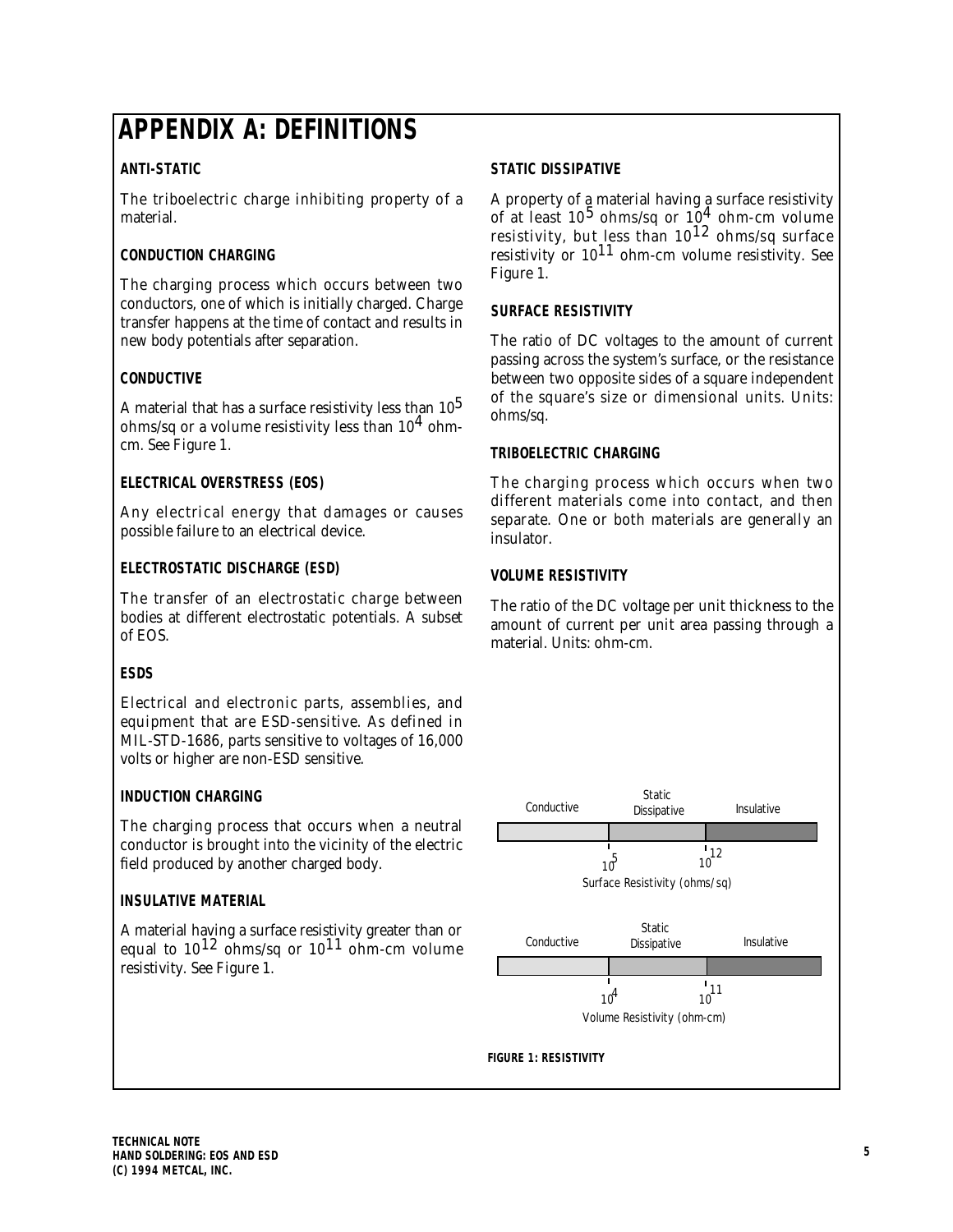# *APPENDIX B: TIP POTENTIAL TESTING METHOD*

# **EQUIPMENT LIST**

TRMS voltmeter, three (3) cables (shielded, BNC to alligator), ground clip, conduction plate (copper shim stock), and solder.

## **PROCEDURE**

- 1. Remove any dirt and corrosion from the conduction plate. (See Figure 2)
- 2. If sufficient solder pool is not already present, bond a small pool of solder to the conduction plate.
- 3. Attach BNC connector to the input of the voltmeter.
- 4. Attach the ground clip probe to the ground pin on the AC wall receptacle. (See Figure 2)
- 5. Plug voltmeter and soldering iron into the same AC power strip.
- 6. Connect the positive and negative cable wire alligator clips to the conduction plate. (See Figure 2)
- 7. Connect the ground clip to the conduction plate.
- 8. Turn on power to voltmeter and soldering iron and allow 1 min for warm-up.
- 9. Record voltmeter value  $(V_1)$ .
- 10. Remove the negative cable wire alligator clip and ground clip from the conductive plate.
- 11. Connect the negative cable wire alligator clip to the ground clip.
- 12. Remove the soldering iron from holder and press the soldering tip against the solder pool on the conduction plate. Allow approximately 15-20 seconds for stabilization.
- 13. Record voltmeter value  $(V_2)$ .
- 14. Calculate the potential difference (P) between earth ground and the tip of the iron by subtracting the first reading  $(V_1)$  from the second  $(V_2)$ .  $P = V_2 - V_1$
- Test Frequency: 50-500 Hz. If using HP3400A or equivalent, see Figure 3.